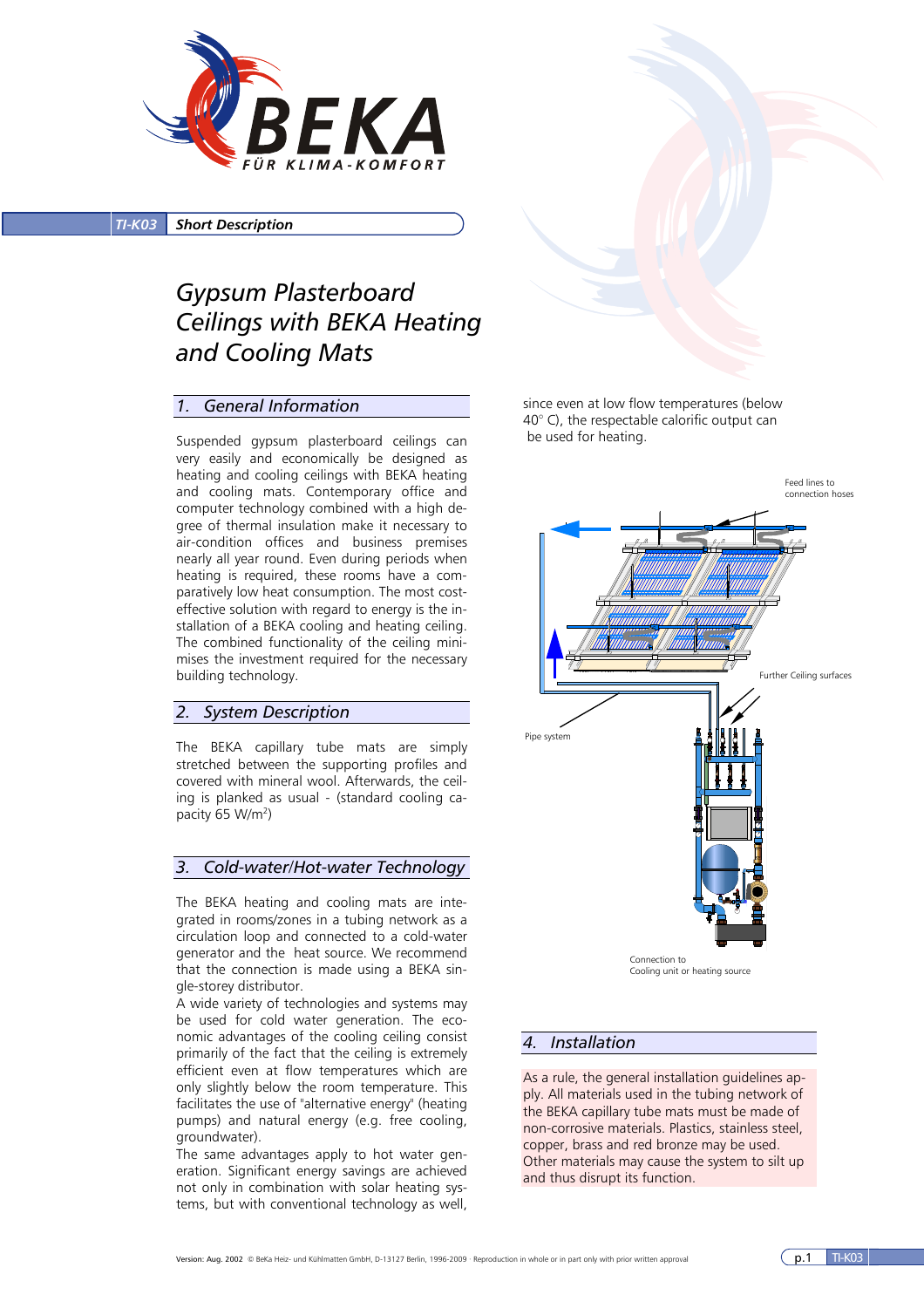

### *5. Control Technology*

The control technology ensures the comfort you desire and provides the necessary system safety as well.

The cooling ceiling requires a room temperature control unit, a dew point safeguard control unit and a control unit for the initial flow temperature of the cold water. Initial flow temperatures below 16°C must be avoided due to the dew point risk!

The heating ceiling requires a room temperature control. This regulates the flow of hot water depending on the desired room temperature. Initial flow temperatures more than 45°C must be avoided so that the surface temperature of the ceiling does not become too high, and the gypsum plasterboards dry out !

#### *6. Dimensioning of the System*

The BEKA heating and cooling mats are sized according to the following design tables. The initial flow temperature in the water circulation of the BEKA mats is set by adjusting the water temperature in front of the heat exchanger on the cold generator or heat generator side.

### *7. Installation Preparation*

The stipulations of the dry construction guidelines and the regulations of the fitters' union apply to the assembly and mounting of the BEKA heating and cooling mats on gypsum plasterboard ceilings.

We recommend that the furring be carried out using torsionally rigid steel profiles. The specification of the effective spans and the execution of anchoring the hangers on the bare ceiling must be designed for a load of  $\leq$  30 kg/m<sup>2</sup>.

Gypsum plasterboard sheets in the customary dimensions are used. The BEKA heating and cooling mats are supplied in the correct widths and lengths, so that cutting them to size on the construction site is not necessary. Inactive areas are arranged only around the edges and in places where ceiling fittings are planned.

Before beginning work, a ceiling drawing and a laying plan must be drawn up, in which all coffers with their dimensions, alignment, and the supply lines must be recorded. In the ceiling drawing, all areas must be also marked which must remain unoccupied, e.g. where partition walls, lighting and other ceiling fittings will be installed. In addition, the location where the BEKA M.TG.1 dew point sensor will be installed must also be marked in the ceiling drawing.

If thermal plastic welding is being used to connect the polypropylene tubes, the welding guideline DVS 2207-11 of the Deutscher Verband für Schweißtechnik e.V. (German Association of Welding Technology) applies. (The environment temperature during processing may not be lower than  $5^{\circ}$ C and the preheating, welding and holding times must be observed according to the dimensions of the tubing.)

#### *8. Tools, Materials*

The conventional tools and materials used in dry construction are used for the installation of the gypsum plasterboard ceiling covered with BEKA mats:

- CD profiles
- Cross connectors
- Vernier hangers
- Dowels and screws
- Dry wall screws, 25mm long
- (Only variation B) dry wall screws, 40 mm long
- Wetting angle
- Possibly a blade knife for cutting to size and an edge-trimming plane
- **Screwdriver**
- Spatula
- Joint filler
- Hand grinder

To connect the feed lines to the cold water circulation, a handheld welding unit with a sleeve mirror is used for plastic welding and the corresponding plastic fittings are required. Cutting ring screw fittings may be used as an alternative.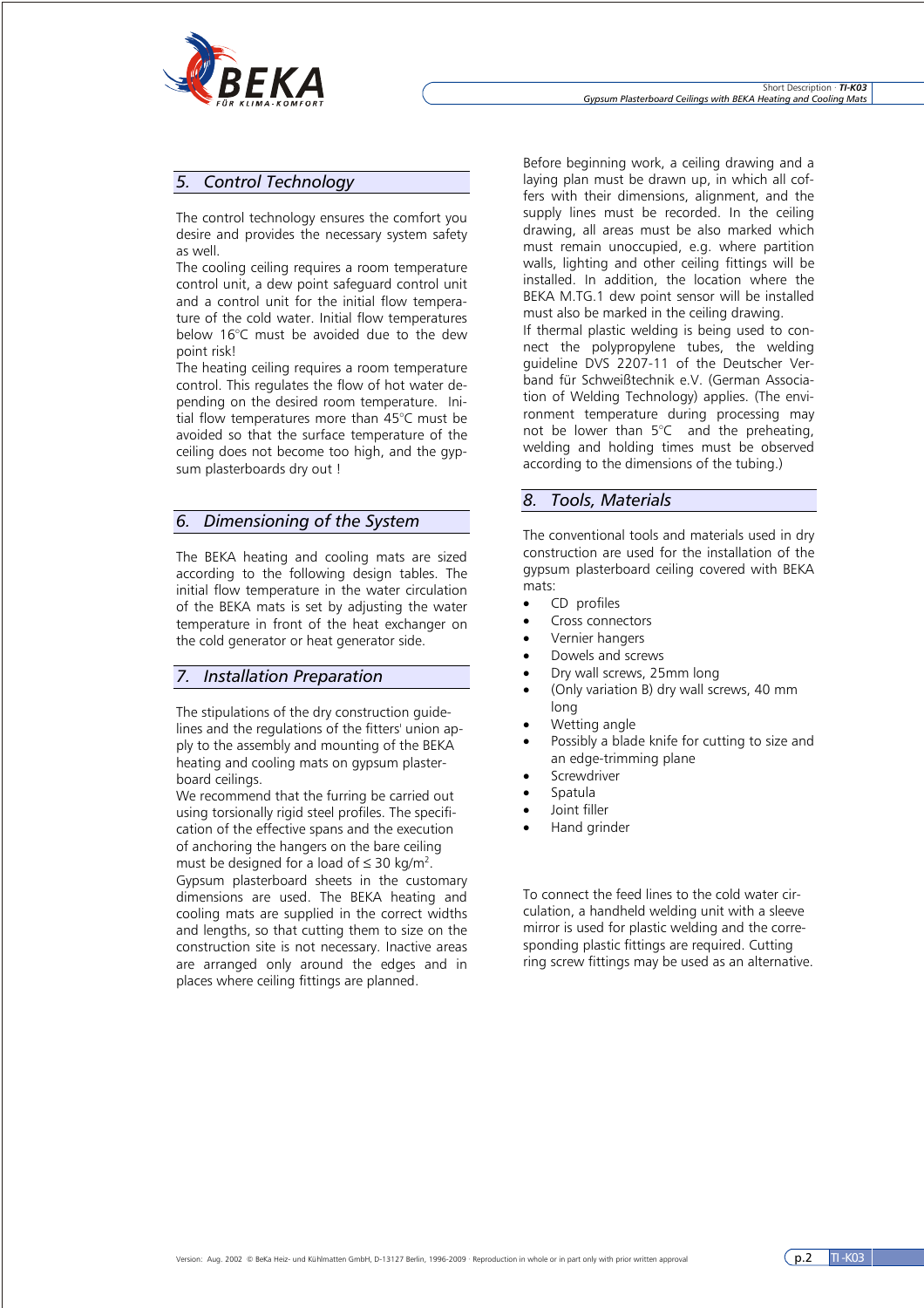

### *9. Steps in Assembling the Ceiling*

- In accordance with the manufacturer's instructions, the supporting and basic profiles are attached to the bare ceiling using vernier suspenders and aligned. The distance between the supporting profiles must be set at 40 or 50 cm. Additional supporting profiles (including the wetting angle) in the area around the edge for the inactive custom-cut sheets are arranged according to the ceiling plan in accordance with the dry construction guidelines.
- The feed lines are laid in the hollow cavity of the ceiling and connected to the supply lines (connection by means of thermal plastic welding or cutting ring screw fittings).
- The BEKA mats are stretched between the supporting profiles and connected to the feed lines via the flexible hoses; alternatively, the mats can be connected to each other and to the tubing system using plastic welding.
- Adhesive tapes are fastened from supporting profile to supporting profile, so that the mats do not sag.
- Mineral wool mats are laid on top of the BEKA mats from above. The mineral wool must be cut to fit as a strip in the grid dimension of the supporting profiles. If the hollow ceiling cavity is used for the exhaust ventilator or if perforated gypsum board is used, the mineral wool must be packed in fibreproof PE foil wrapping.
- The supporting structure is planked from below with gypsum board and filled.
- Preliminary test with 10 bars of compressed air for 1 hour.
- Main test with 10 bars of water for 4 hours – maintain resting pressure of 3 bars until the system is put into operation.





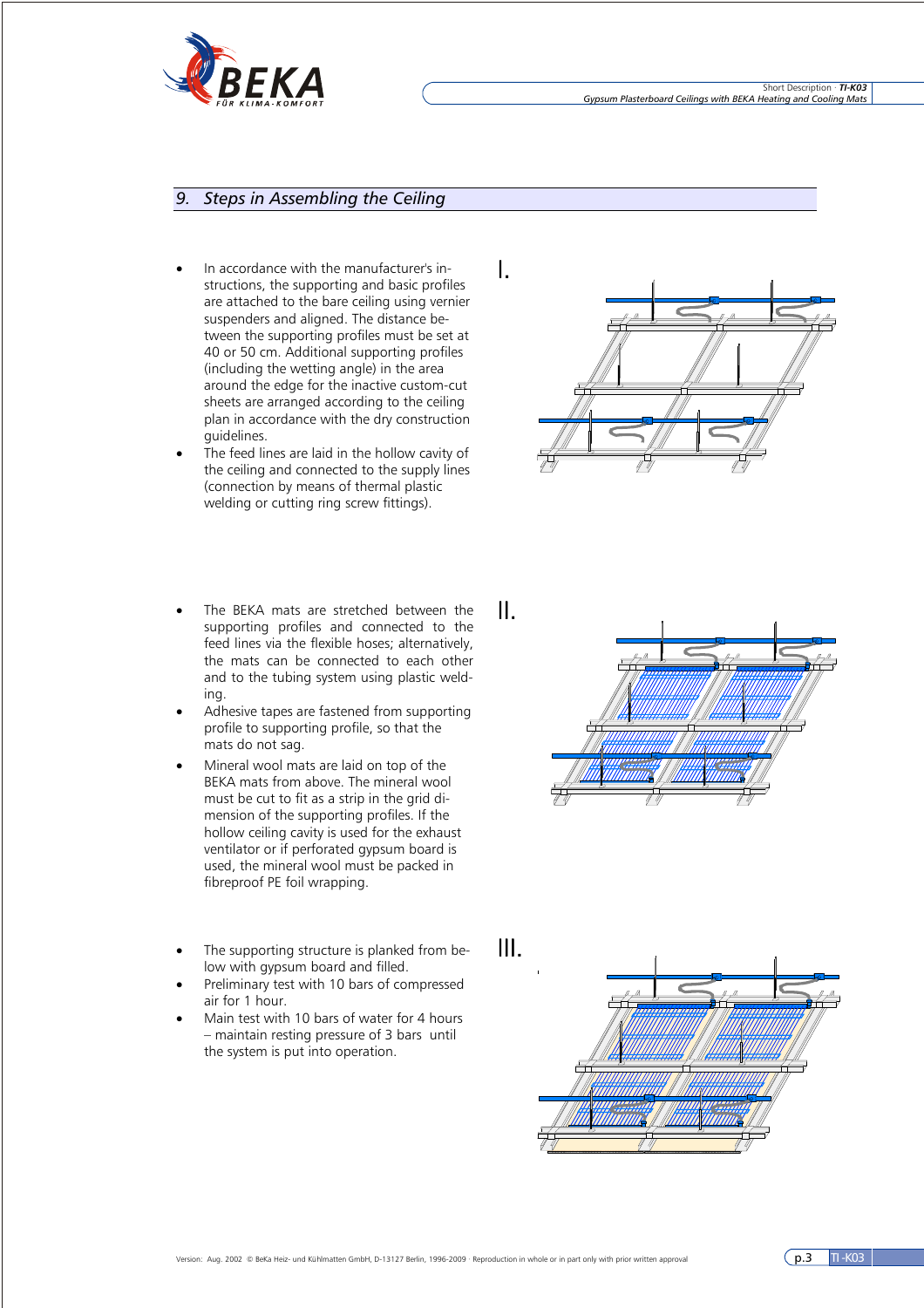

### *10. Lay-out for BEKA Mats on Gypsum Plasterboard in the Cooling Ceiling*

| Project:            | Date                                                                  |  |
|---------------------|-----------------------------------------------------------------------|--|
| Project consultant: | Lay-out valid for 27°C-room temperature and 2K cooling water spread ! |  |

#### Required Cooling Capacity

| 1 I Room coolina load        | W   | Ifrom calculation of the planning office                   |
|------------------------------|-----|------------------------------------------------------------|
| 2 Planned coverage with mats | atv | Max, possible arrangement derived from the room dimensions |
| 3 Required cooling capacity  | W   | $\vert$ = Cooling load / Coverage                          |

#### **Determination of Performance**

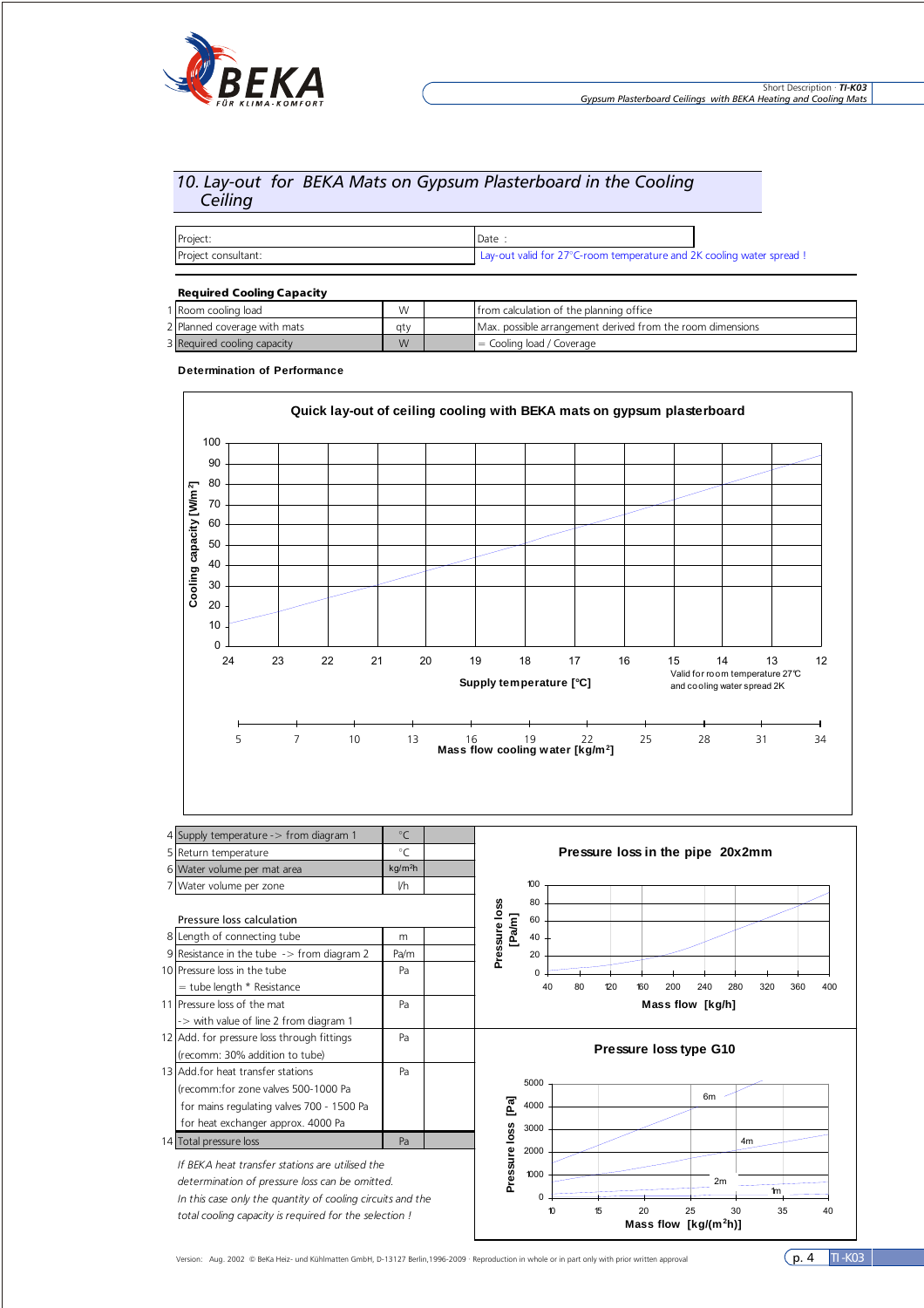

### *11. Layout for the BEKA Mats on Gypsum Plasterboard in Heating Ceiling*

| Project             | Date                                                                 |  |
|---------------------|----------------------------------------------------------------------|--|
| Project consultant: | <b>Lay-out valid for 22 °C</b> -room temperature and $6K$ hot spred! |  |

#### Required heating capacity

| <b>Regulied Heating Capacity</b>  |     |  |                                                          |
|-----------------------------------|-----|--|----------------------------------------------------------|
| I I Room heat requirement         | W   |  | I from calculation of planning office                    |
| 2 Planned coverage of mats        | atv |  | I max, possible arrangement derived from room dimensions |
| 3 Required specific heat capacity | W   |  | $=$ Heating requirement /Coverage                        |

#### Determination of Performance